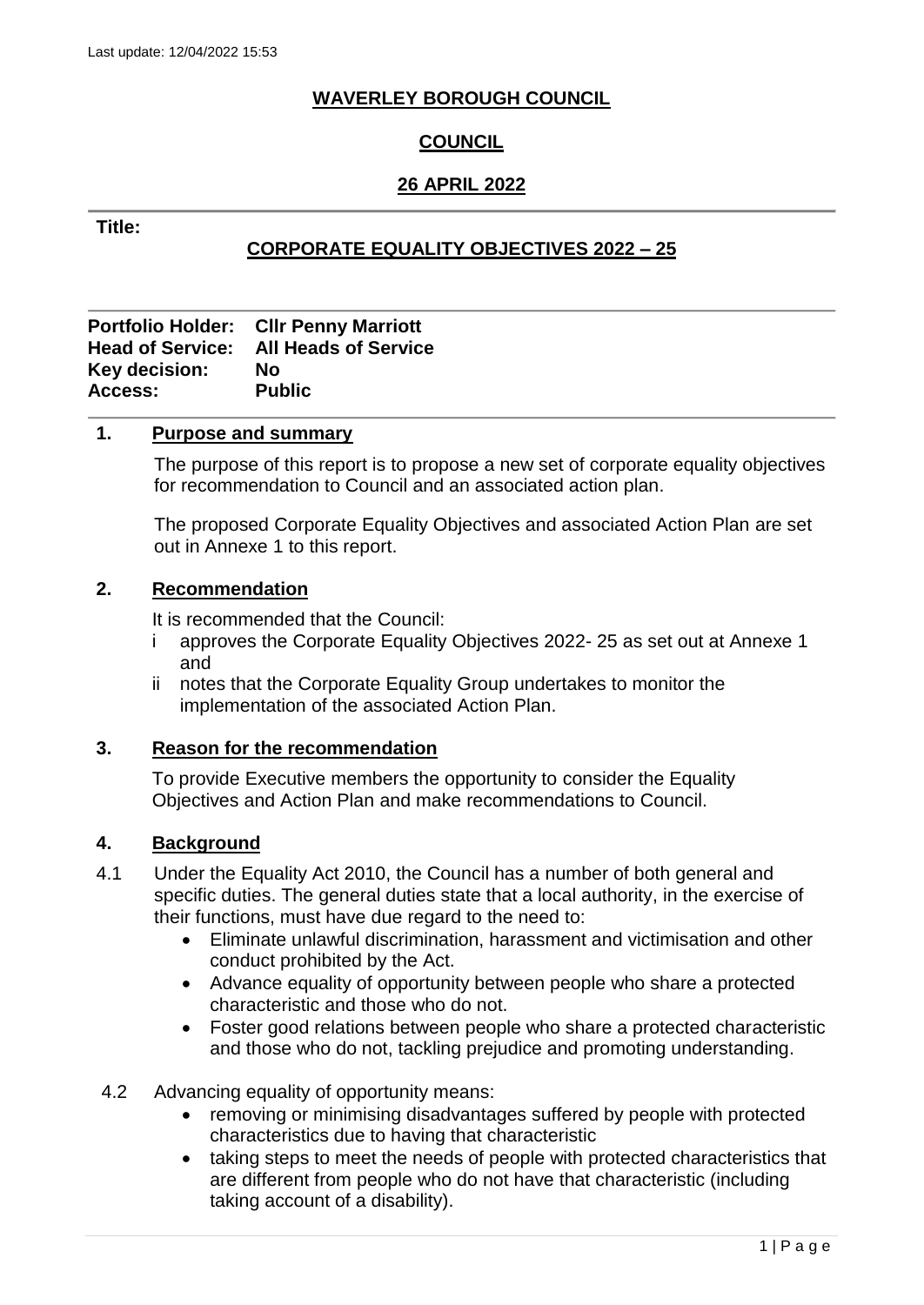- encouraging protected groups to participate in public life and in any other activity where participation is disproportionately low.
- 4.3 Protected characteristics are as follows:
	- $A$ ge
	- Disability
	- Pregnancy and maternity
	- Religion or belief
	- Race
	- Sex
	- Sexual orientation
	- Gender reassignment
	- Marriage and civil partnership
- 4.4 In addition to general duties under the Equality Act, a local authority also has two specific duties to:

**1. Publish equality information** annually to demonstrate compliance with the General Equality Duty. The information has to include information relating to people with protected characteristics who are:

- Employees
- Affected by its policies and practices

All information should be published in an accessible manner. The Council publishes an annual workforce report on the Council's website to meet this duty.

**2. Prepare and publish one or more equality objectives** we think we can achieve in order to carry out our General Equality Duty, at least every four years.

The Council's original equality objectives were first published in 2012 and although they been reviewed since there have been no major changes. The current Equality Objectives are set out at Annexe 2 to this report.

- 4.5 Last year the Corporate Equality Group, which consists of a number of staff from across the organisation together with the Portfolio Holder for Equality, Diversity and Inclusion, started to develop a new set of equality objectives. The collective ideas were refined during a number of sessions and were then presented to the Managers Group and lastly the Senior Management Team. The equality objectives recognise that the Council has a role as a service provider, an employer and as a community leader. The objectives therefore are both inward and outward looking.
- 4.6 Set out at Annexe 1 are the proposed Corporate Equality Objectives for consideration by the Executive. In addition to the high-level objectives, there are a number of commitments which it is proposed the Council will focus on in the next two years. In order to assess progress on these commitments, an Action Plan has been developed which will be monitored by the Corporate Equality Group and reviewed six-monthly.

## **5. Relationship to the Corporate Strategy and Service Plans**

The Corporate Equality Objectives underpin the Corporate Strategy and are reflected in the Council's commitment to "promote the value and worth of all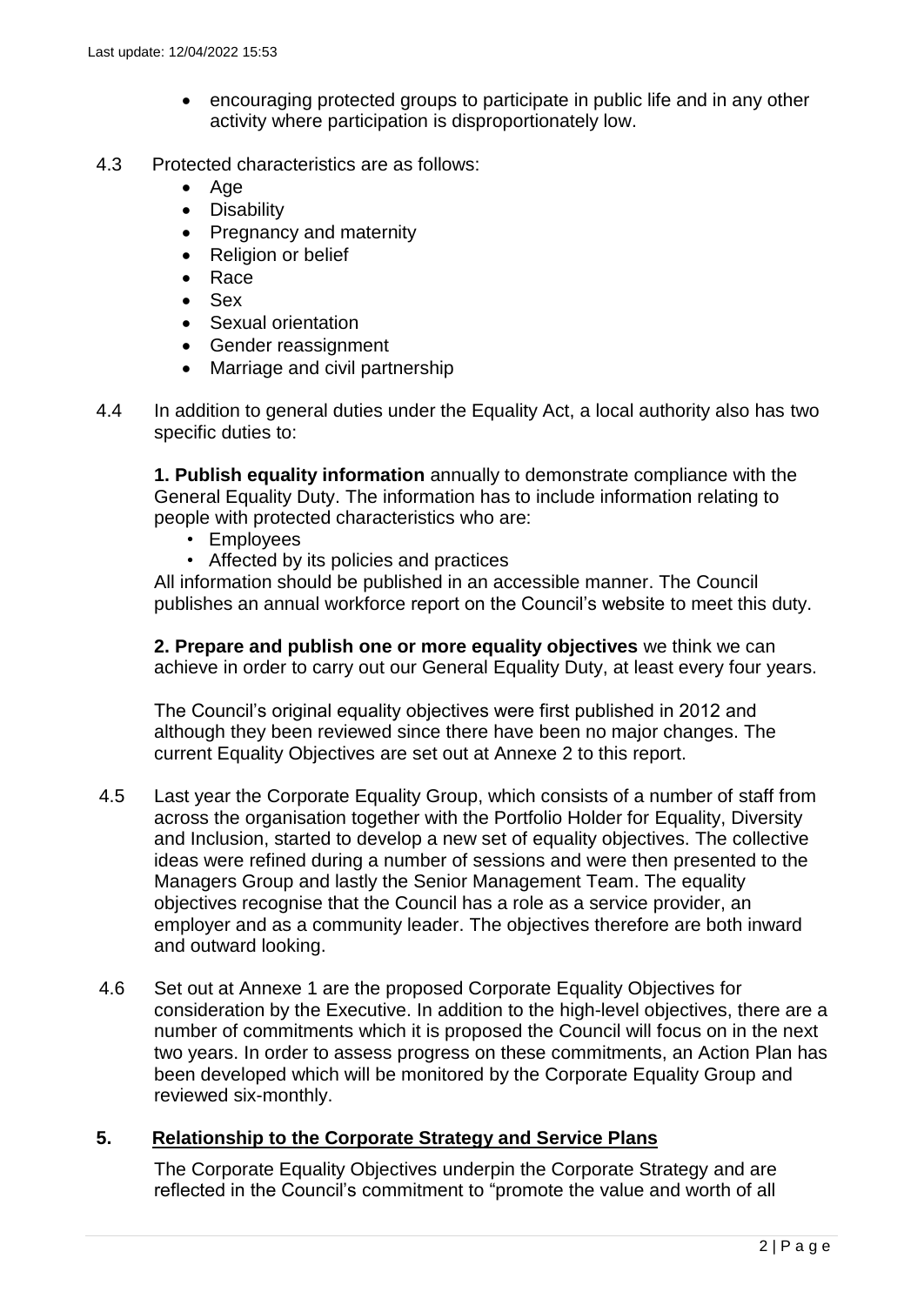residents, with opportunities for all, regardless of race, age, disability, religion, gender or sexual orientation, income or wealth" and to provide "high quality public services accessible for all".

## **6. Implications of decision**

## **6.1 Resource (Finance, procurement, staffing, IT)**

There are no associated resource implications.

#### **6.2 Risk management**

There are no risk management implications in the report.

#### **6.3 Legal**

The Council's specific and general duties under the 2010 Act are set out within the body of this report. The Council has a statutory duty to publish its equality objectives.

## **6.4 Equality, diversity and inclusion**

The equality, diversity or inclusion implications are set out in this report.

## **6.5 Climate emergency declaration**

This report does not have direct climate change implications.

#### **7. Consultation and engagement**

The Equality Objectives have been developed through a process of staff engagement and have been scrutinised by the Policy Overview & Scrutiny Committee before travelling to the Executive and Council for approval.

#### **8. Other options considered**

No other options were appropriate.

## **9. Governance journey**

The Equalities Objectives had been considered by the Policy Overview and Scrutiny Committee before coming to the Executive and Council for final approval.

#### **Annexes:**

Annexe 1 Corporate Equality Objectives and associated Action Plan Annexe 2 Current Corporate Equality Objectives

## **Background Papers**

There are no background papers (as defined by Section 100D(5) of the Local Government Act 1972) relating to this report.

#### **CONTACT OFFICER:**

**Name:** Louise Norie **Title:** Corporate Policy Manager **Telephone:** 01483 523464